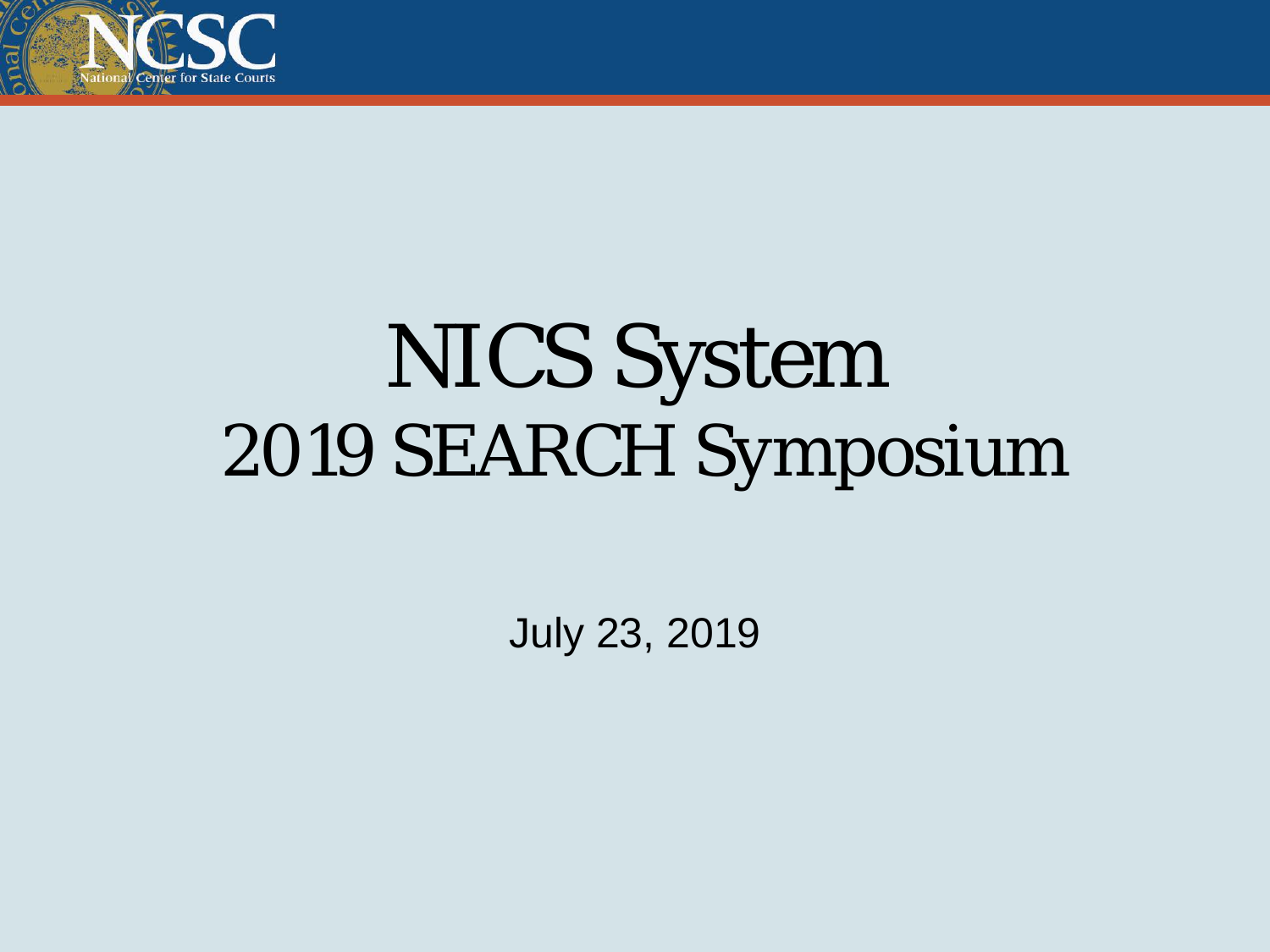

## National Center for State Courts (NCSC)

- Provides leadership for challenges facing the state courts
- Strengthens the rule of law throughout the world
- Serves as national voice for the needs and interests of state courts
- Provides knowledge and information about judicial administration
- [www.ncsc.org](http://www.ncsconline.org/), (800) 616-6164

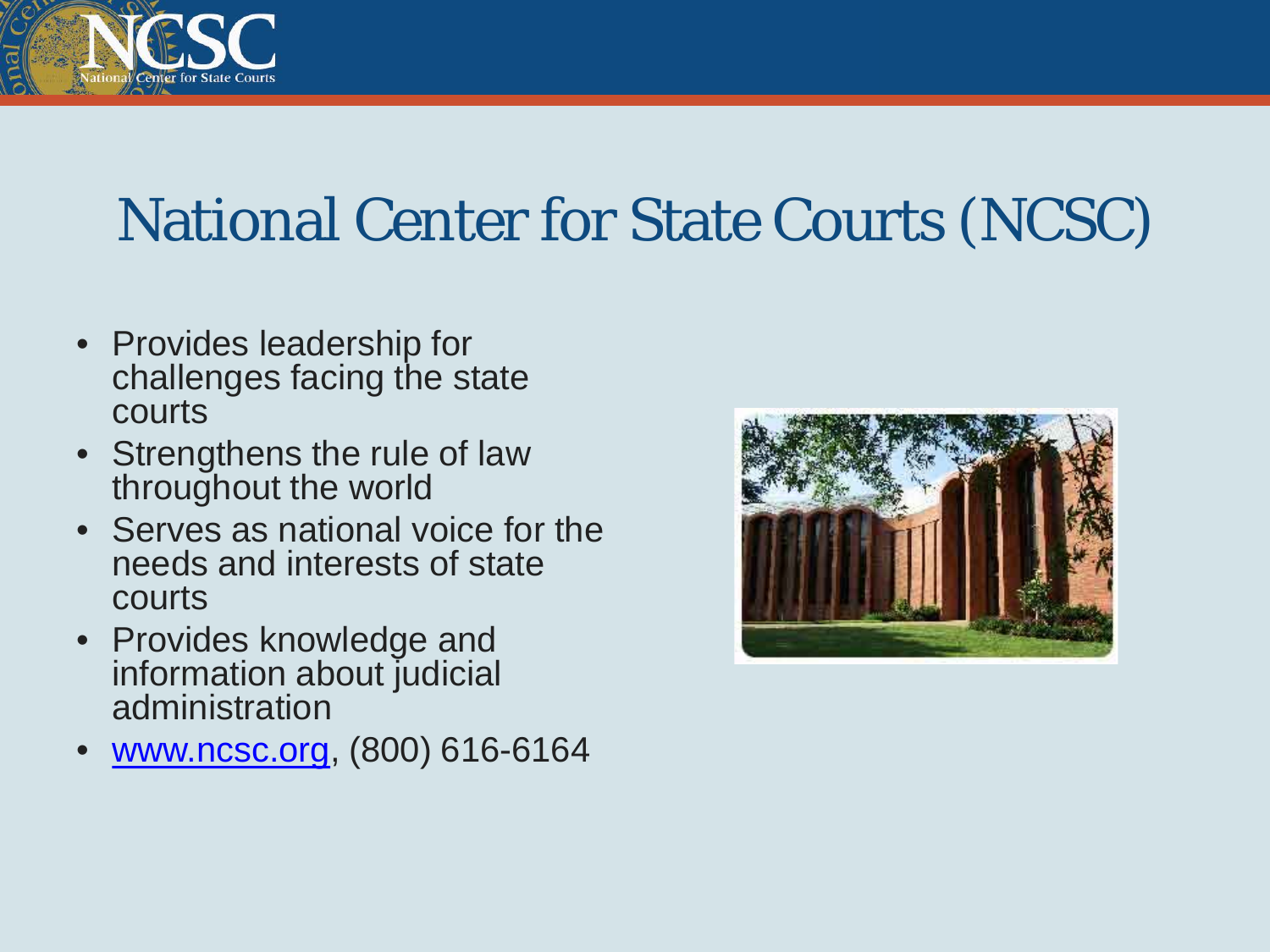

### State Courts

- Unlike federal courts, state courts draw their powers from two constitutional systems: the U.S. Constitution and their respective state constitutions.
	- State courts share concurrent jurisdiction with federal courts over many federal matters arising within their jurisdictions.
	- Exercise final authority with regards to state law and state constitutional matters.
	- Handle 97% of all judicial proceedings in the U.S. as the nation's general jurisdiction courts, over 83m in 2017.
- Criminal, civil, traffic, probate, juvenile, family, small claims, landlord tenant, CPO, etc.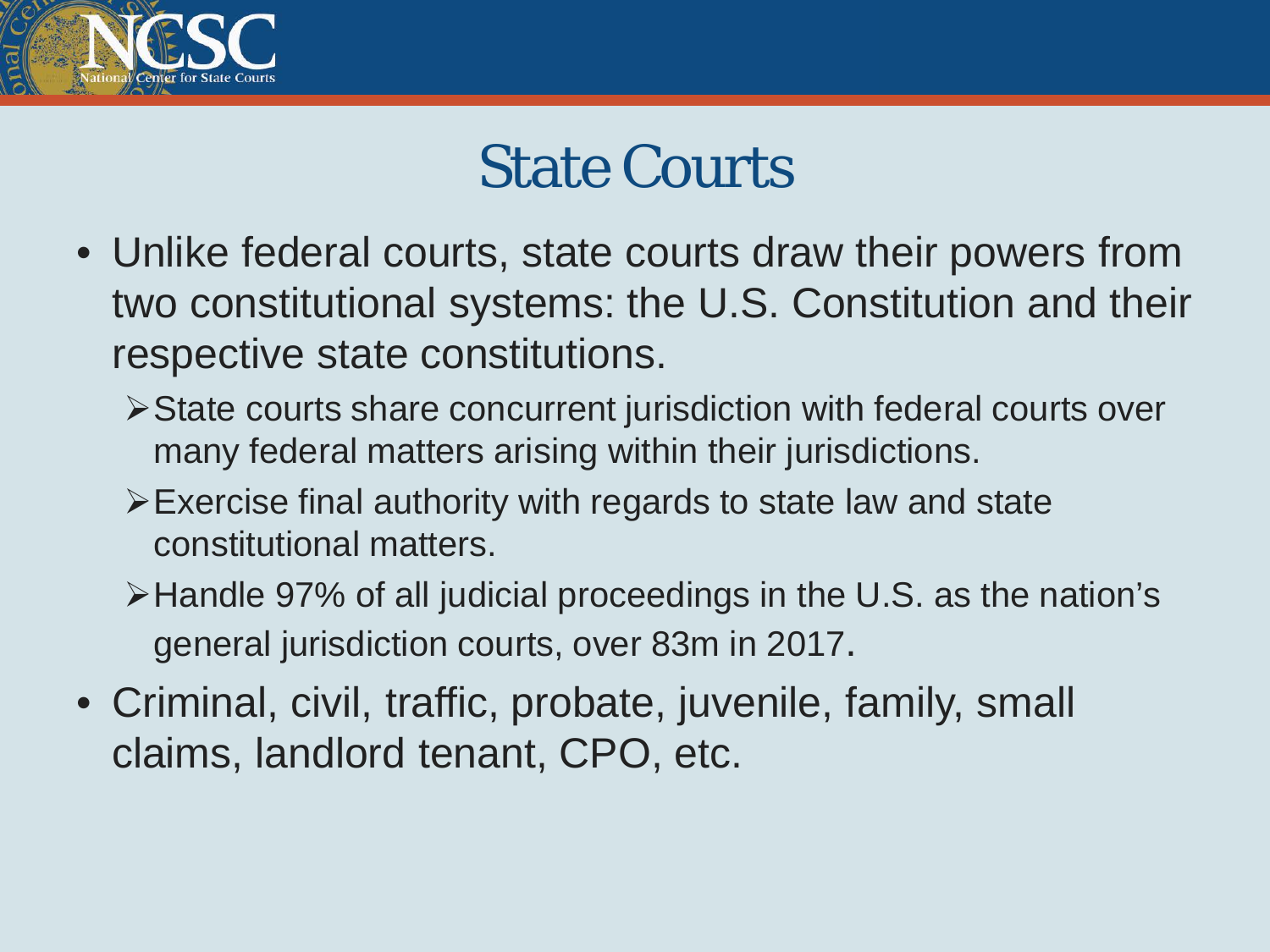

#### State Courts

- State court structures are highly variable.
	- $\triangleright$  Highly unified such as South Dakota's UJS.
	- Quasi-centralized or quasi-unified like Missouri.
	- $\triangleright$  High decentralized like Ohio.
- Each state is free to structure its court system, which means that both funding and areas of responsibility can be diffuse.
	- Funding may be split between state and local governments, *e.g.*, state funds judges' salaries, local government funds everything else.
- Management responsibilities can be split between the court and separately elected clerks over which courts exercise limited authority.
	- Texas law directs that clerks send family violence protection orders and emergency protection NO LATER THAN NEXT BUSINESS DAY after the order is entered.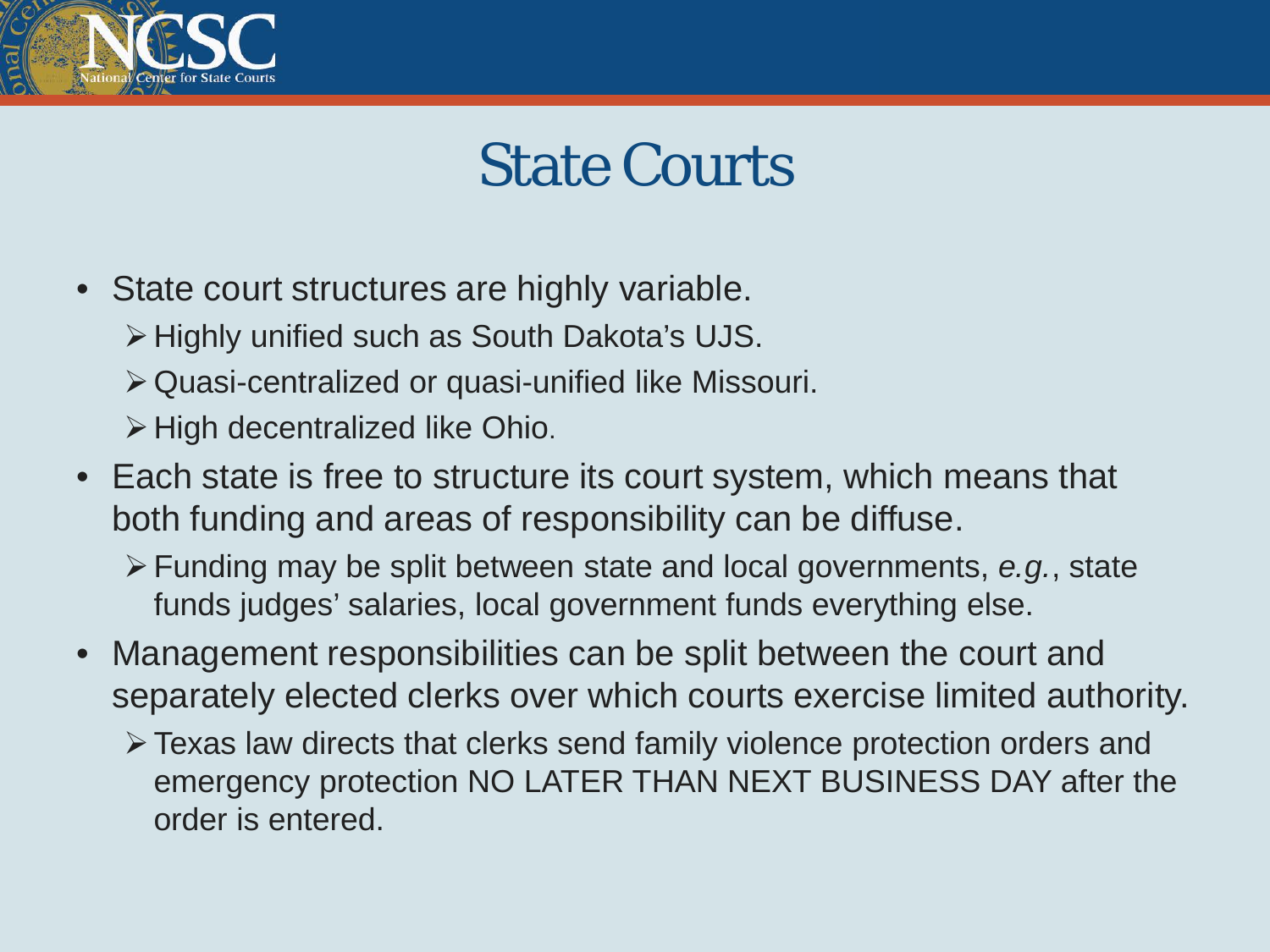

#### State Court Structures

NCSC © 2019



 $A =$  Route of appeal

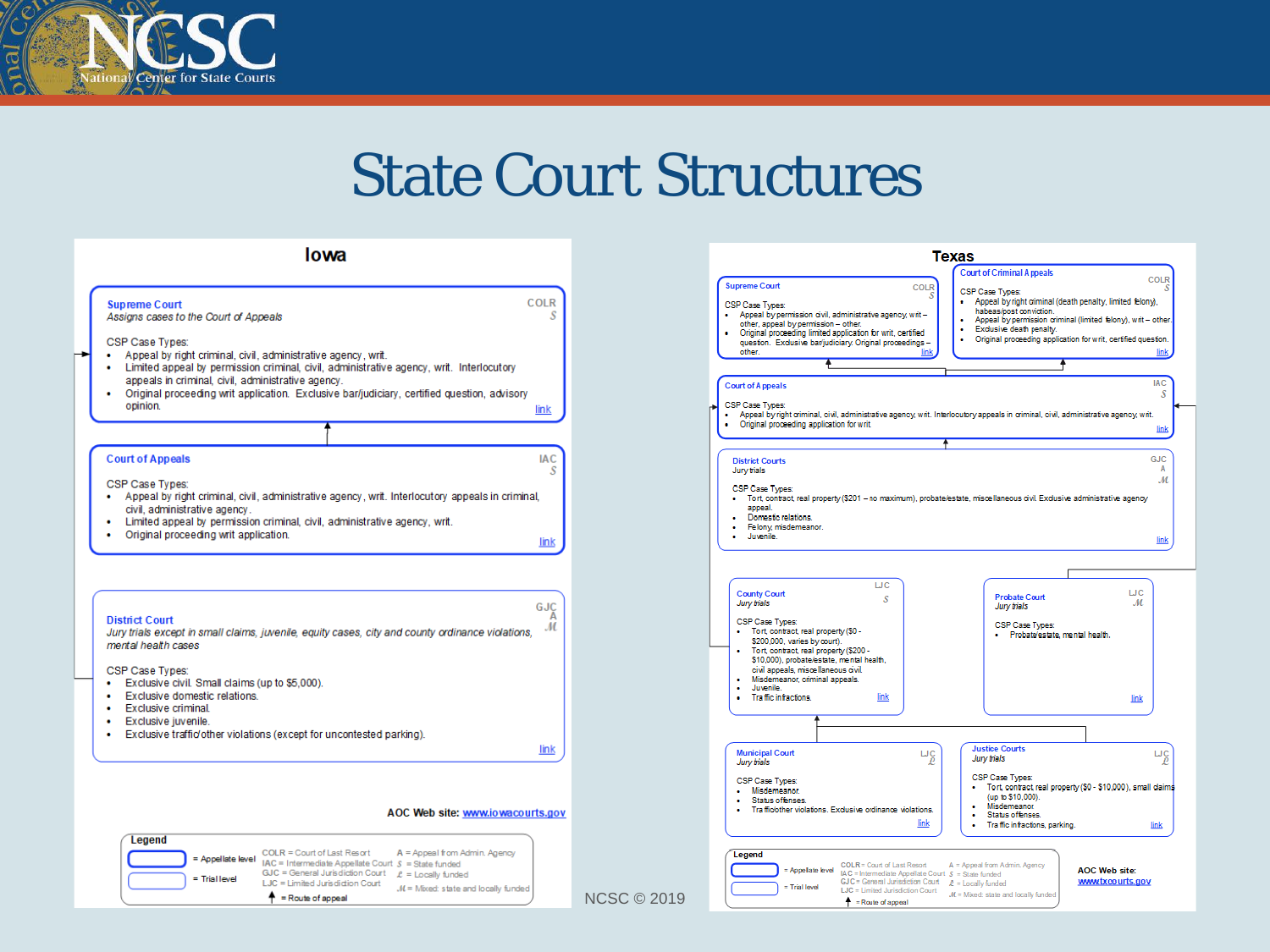

#### **North Carolina COLR Supreme Court** CSP Case Types: . Appeal by right limited criminal, limited civil, limited administrative agency, limited writ. Appeal by permission criminal, civil, administrative agency, writ. Interlocutory appeals in criminal, civil, administrative agency, writ. Original proceeding application for writ, bar/judiciary. Exclusive advisory opinion. Original proceedings - other. **Court of Appeals** CSP Case Types: • Appeal by right criminal, civil, administrative agency, writ. Appeal by permission interlocutory appeals in criminal, civil, administrative agency, writ.  $\bullet$ Original proceeding application for writ, bar/judiciary. **Superior Court** Jury trials CSP Case Types: • Tort, contract, real property (\$10,001 - no maximum), miscellaneous civil. Exclusive probate/ estate, civil appeals. Criminal. **District Court** Jury trials in civil cases only CSP Case Types: • Tort, contract, real property (\$0 - \$25,000), miscellaneous civil. Exclusive small claims (up to \$10,000), mental health. Exclusive domestic relations. Preliminary hearings, misdemeanor. ٠ Exdusive juvenile. Exclusive traffic/other violations.  $\bullet$

#### AOC Web site: www.nccourts.org

link

**IAC** 

A

-S

link

GJC

A

м

link

LJC

link

м





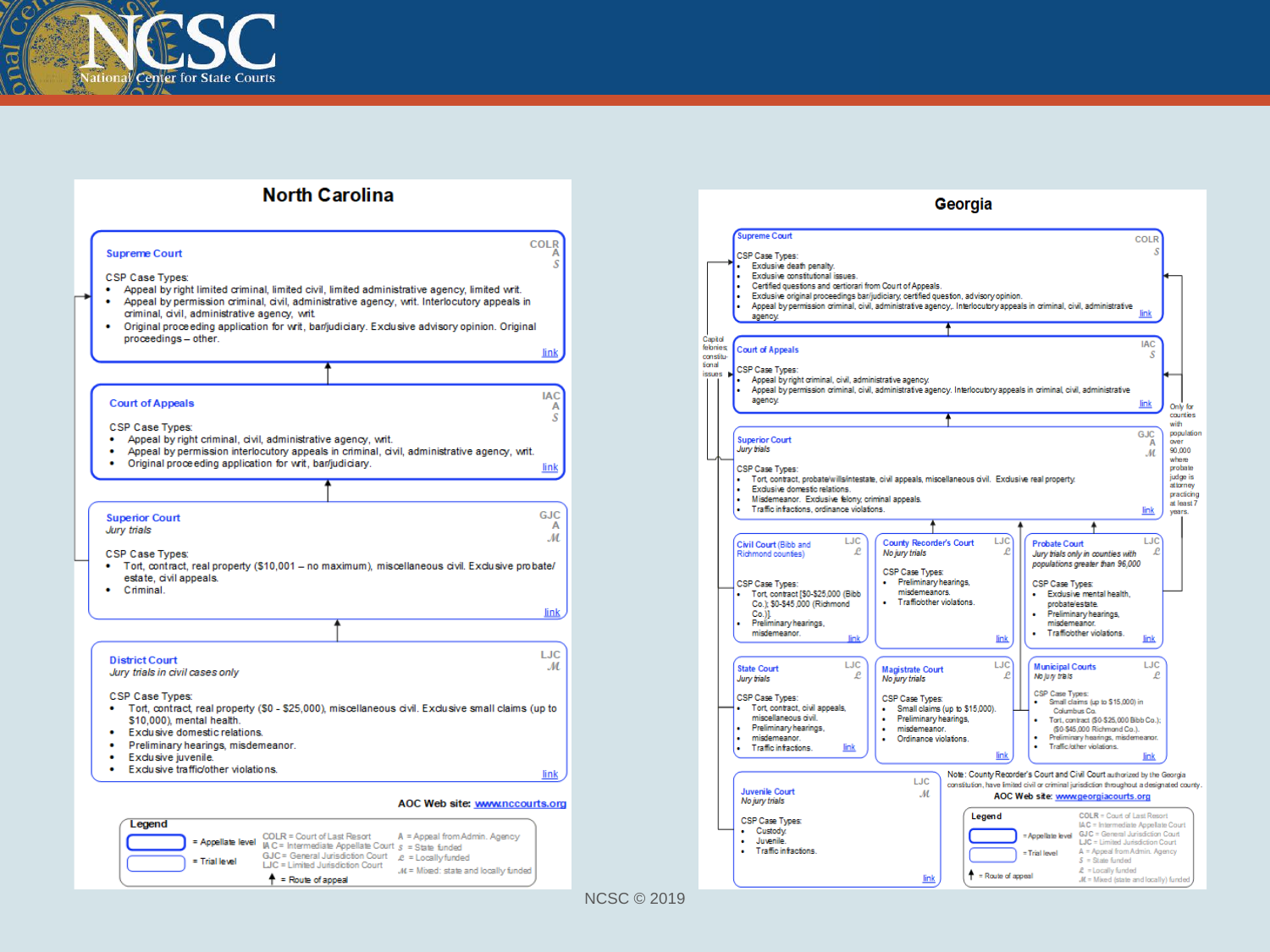

#### Utah Appeal by right limited criminal (first degree felony, death penalty), civil, administrative agency, limited writ, appeal by right - other.

#### Appeal by permission criminal, civil, administrative agency, writ, appeal by permission other. Interlocutory appeals in criminal, civil, administrative agency, writ. Exclusive death penalty.

Original proceeding application for writ. Exclusive bar/iudiciary, certified question, advisory opinion. Original proceedings - other.

#### **Court of Appeals**

Supreme Court

CSP Case Types:

×.

CSP Case Types:

- Appeal by right criminal, limited civil (domestic relations), administrative agency, writ, appeal ٠ by right - other.
- Appeal by permission interlocutory appeals in criminal, civil, administrative agency, writ. Appeal by permission - other.
- $\bullet$ Cases transferred from Supreme Court.
- Original proceeding application for writ. Original proceedings other.

#### **District Court** Jury trials in most cases

CSP Case Types:

- Exclusive tort, contract, real property, probate/estate, mental health, civil appeals, miscellaneous civil.
- Exclusive domestic relations.
- Misdemeanor. Exclusive felony, criminal appeals.  $\bullet$

#### • Traffic/other violations.



#### AOC Web site: www.utcourts.gov

**COLR** 

link

**IAC** 

link

GJC

link

L

Α

м

S



#### **New York Court of Appeals** COLR CSP Case Types: Appeal by right limited criminal, limited civil, limited administrative agency, appeal by right - other. Interlocutory appeals by right in limited criminal, limited civil, limited administrative agency. Appeal by permission criminal, civil, administrative agency, Interlocutory appeals in criminal, civil, administrative agency. Appeal by permission - other. Original proceeding bar admission, lawyer discipline/eligibility, judicial discipline/qualification, certified question, original proceedings  $-$  other. **Appellate Divisions of Supreme Cour** IA C IA<sub>C</sub> **Appellate Terms of Supreme Court** CSP Case Types: CSP Case Types: Appeal by right criminal, civil, Appeal by right (matters originating in Supreme and County courts) criminal, administrative agency, writ, appeal by civil, administrative agency, writ. Interlocutory appeals in criminal, civil, right - other. Interlocutory appeals in administrative agency, writ. criminal, civil, administrative agency, Appeal by permission (matters originating in other courts) criminal, civil, writ administrative agency, writ. Interlocutory appeals in criminal, civil, Appeal by permission criminal, civil, administrative agency, writ. administrative agency, writ, appeal by Original proceedings application for writ, bar/judiciary, original proceedings permission - other. Interlocutory appeals permasion = one content of a criminal permission = other. link writ **Supreme Court** GJC GJC **County Court Jury trials** Jury trials CSP Case Types: CSP Case Types: Tort, contract, real property, miscellaneous civil  $\bullet$ Tort, contract, real property (\$0 - \$25,000), civil appeals, miscellaneous Exclusive marriage dissolution. civil. Felony, misdemeanor. Criminal link link LJC **Court of Claims** No jury trials LJC LJC **District Court City Court** Jury trials except in traffic Jury trials for highest level misdemeanor CSP Case Types: CSP Case Types: CSP Case Types: Tort, contract, real property. Tort, contract, real property (\$0 -Tort, contract, real property (\$0 -\$15,000), small claims (up to \$5,000) \$15,000), small claims (up to Felony, preliminary hearings, link \$5,000 misdemeanor. Felony, preliminary hearings, **Family Court** Traffic infractions, ordinance LJC misdemeanor No jury trials violations Traffic infractions, ordinance link link CSP Case Types: violations. · Guardianship. Support, paternity, adoption. Exclusive domestic violence. Criminal Court of LJC  $L_{\rm J}$ Civil Court of the Exclusive juvenile. Town and Village Justice M the City of New York S **City of New York** Court Jury trials Jury trials for highest Jury trials in most cases <u>link</u> level misdemeanor CSP Case Types: CSP Case Types: CSP Case Types: Tort, contract, real Surrogates' Court LJC Tort, contract, real property Preliminary property (\$0 -Jury trials in probate/estate (\$0 - \$3,000), small claims \$25,000), small hearings, (up to \$3,000) daims, (up to misdemeanor. CSP Case Types: Preliminary hearings, \$5,000). Traffic infractions. misdemeanor. Probate/estate. miscellaneous ordinance Adoption. link dvil. violations. link link Legend COLR = Court of Last Resort A = Appeal from Admin. Agency Appelate level **AOC Web site:** IAC = Intermediate Appellate Court  $S =$  State funded  $GJC = General Jurisdefinition Count$   $Q = Locally funded$ www.courts.state.ny.us **Trial level** LJC = Limited Jurisdiction Court  $M$  = Mixed: state and locally funded  $A =$  Route of appeal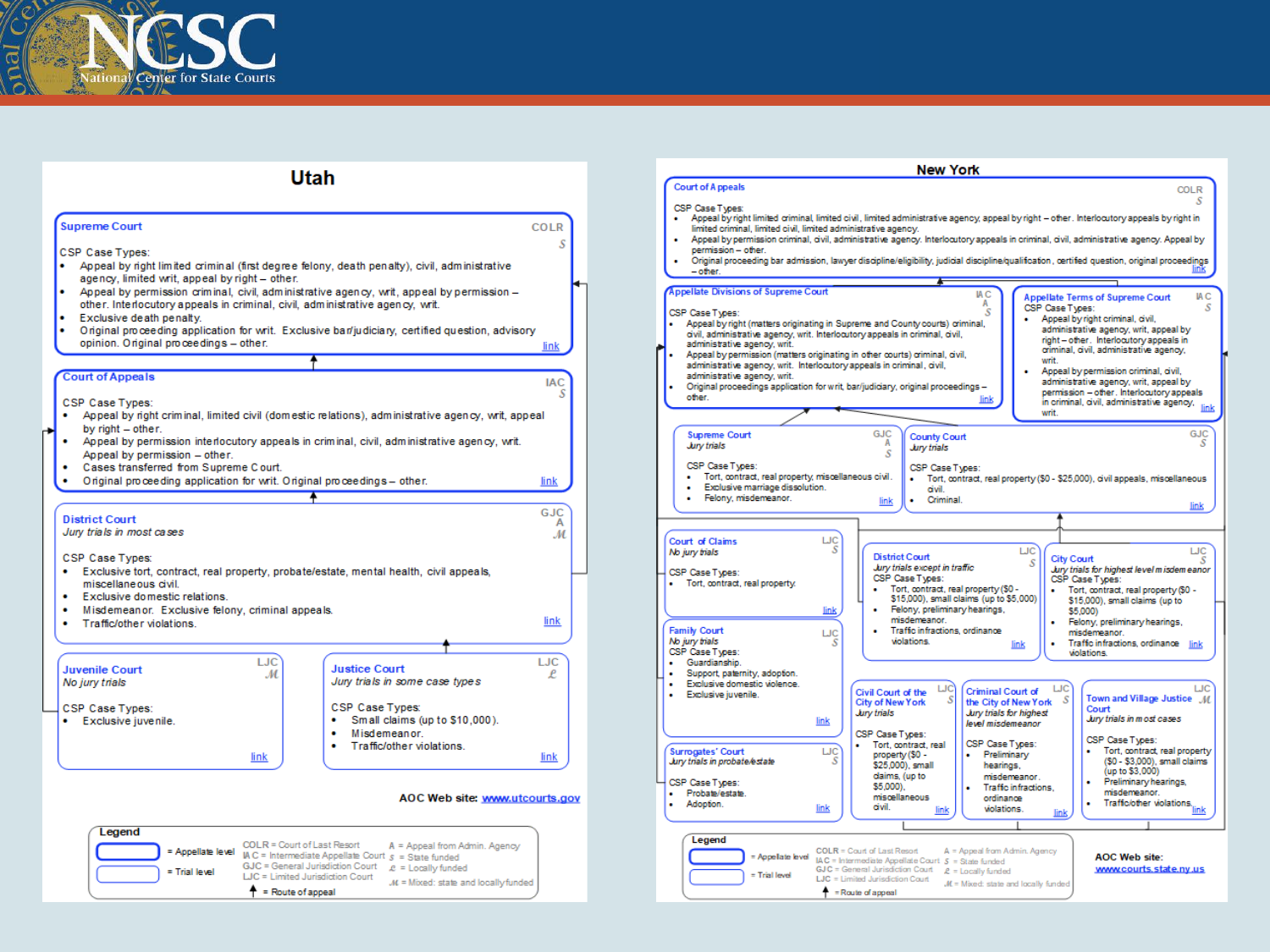

### National State Court Caseloads

TOTAL INCOMING CASELOAD COMPOSITION, 2017

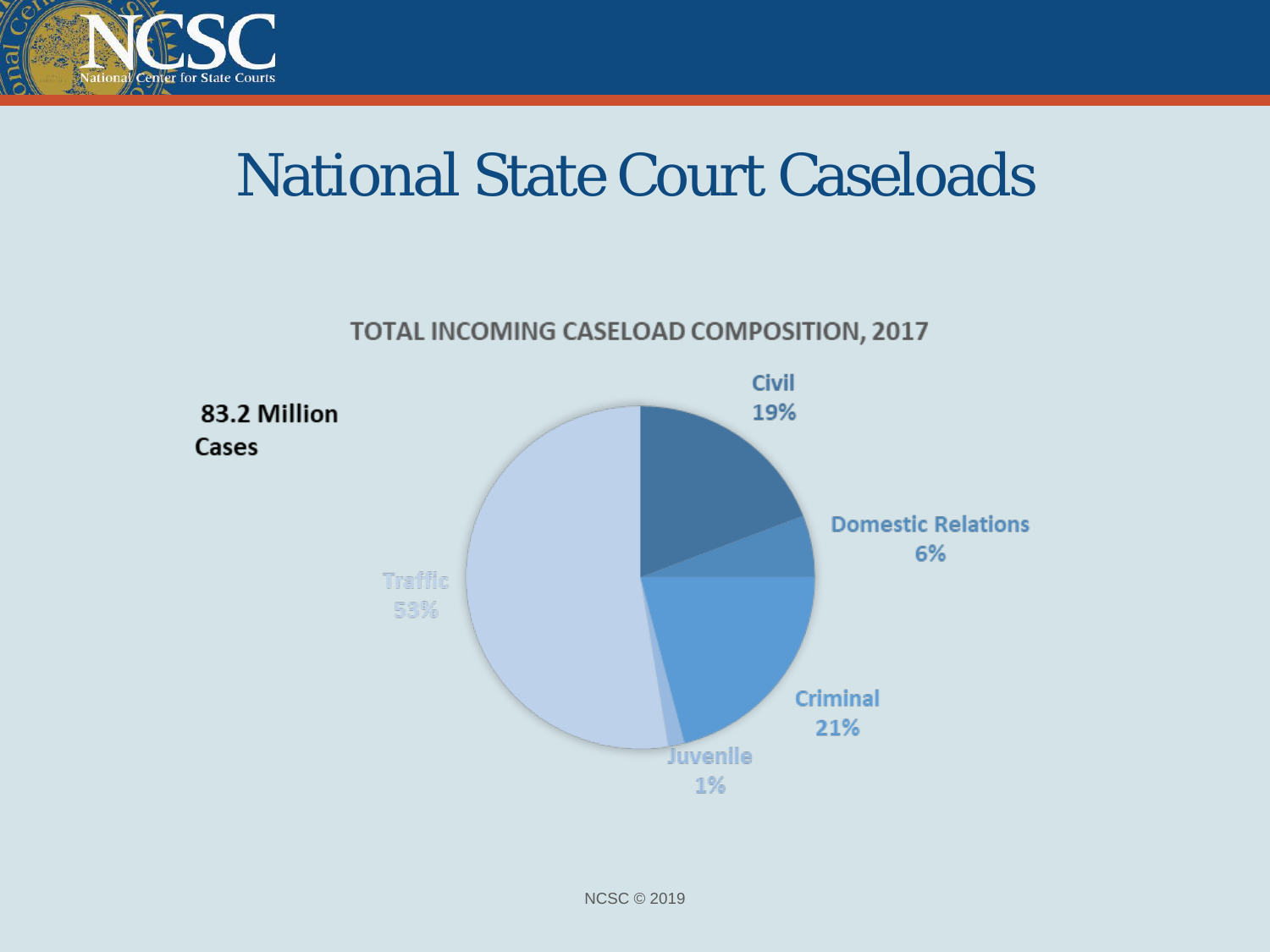

## Cases by Category and Tier

#### Number of Incoming Cases by Case Category and Tier, 2017 (in Millions)

|                                       |               | <b>Two Tier</b> |         |              | Percent  |
|---------------------------------------|---------------|-----------------|---------|--------------|----------|
| <b>Case Category</b>                  | <b>Single</b> | General         | Limited | <b>Total</b> | of Total |
| <b>Traffic/Violations</b>             | 8.3           | 2.5             | 32.9    | 43.7         | 52.6%    |
| <b>Criminal</b>                       | 2.2           | 3.3             | 11.9    | 17.4         | 20.9%    |
| <b>Civil</b>                          | 2.2           | 5.2             | 8.5     | 15.9         | 19.2%    |
| <b>Domestic Relations</b>             | 0.8           | 3.4             | 0.7     | 4.9          | 5.8%     |
| <b>Juvenile</b>                       | 0.2           | 0.9             | 0.2     | 1.2          | 1.5%     |
| <b>Total Incoming</b>                 | 13.7          | 15.3            | 54.2    | 83.2         | 100.0%   |
|                                       |               |                 |         |              |          |
| Number of States*                     | 11            | 42              |         | 53           |          |
| Population (in Millions) <sup>1</sup> | 75.0          | 254.2           |         | 329.2        |          |
| Percent of Population                 | 23%           | 77%             |         | 100%         |          |

\* Includes District of Columbia, Guam, and Puerto Rico

<sup>1</sup> Source: U.S. Census Bureau

Note: Single-tier states include CA, DC, GU, ID, IL, IA, ME, MN, MO, PR, VT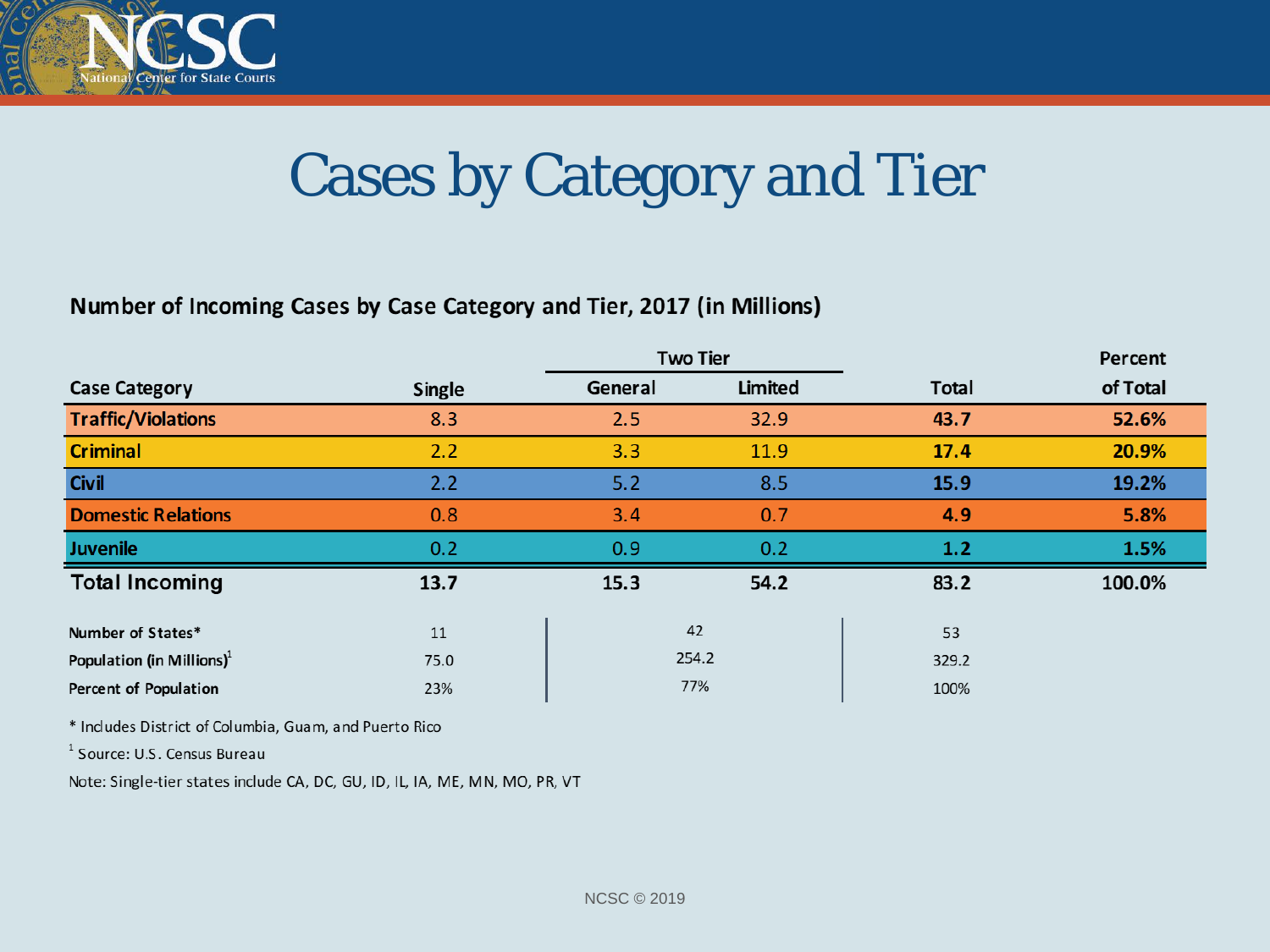

#### Civil Caseload Selected States

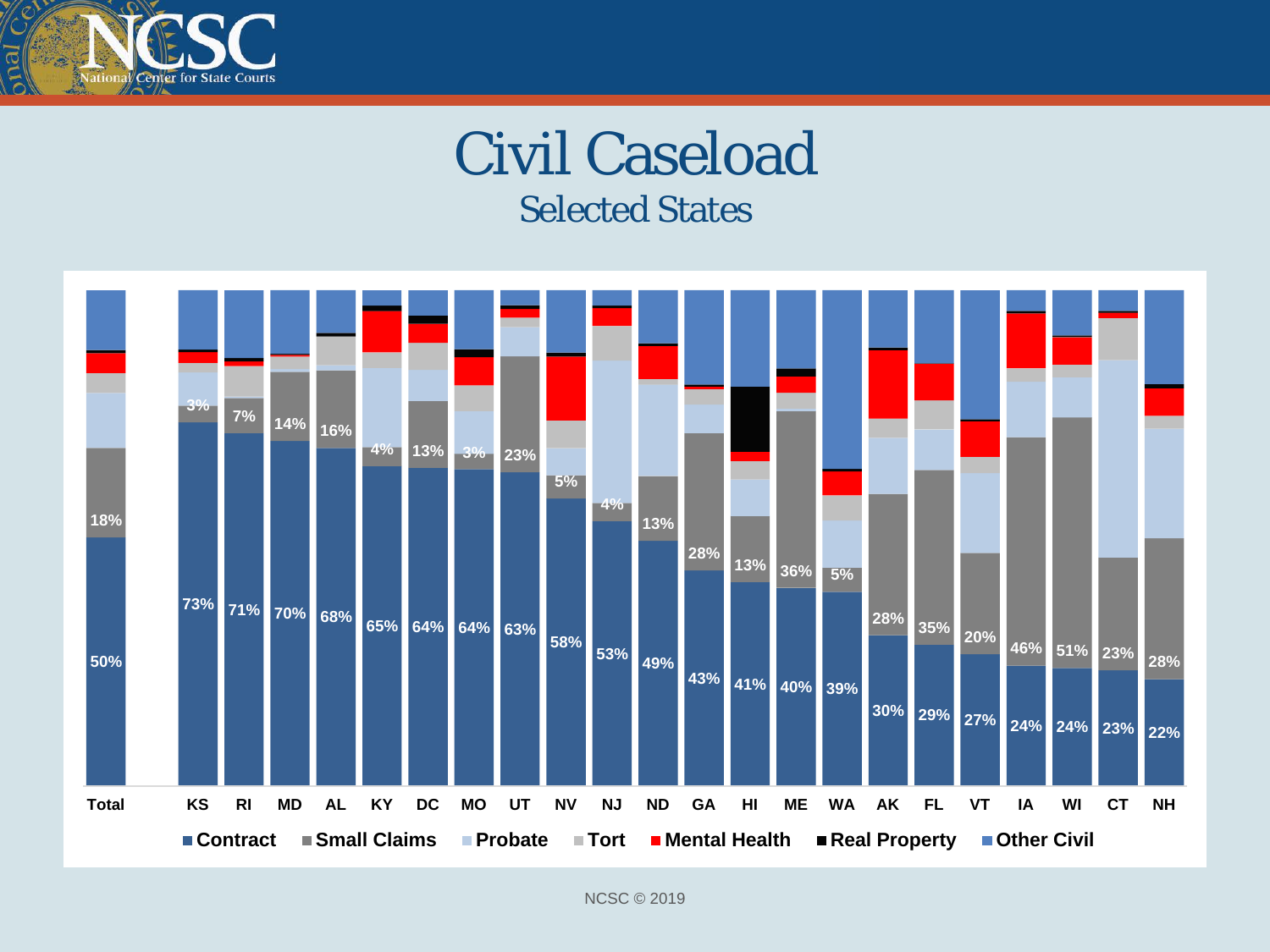

### Domestic Relations Caseload

Domestic Relations Caseload Composition in 18 States *2017*

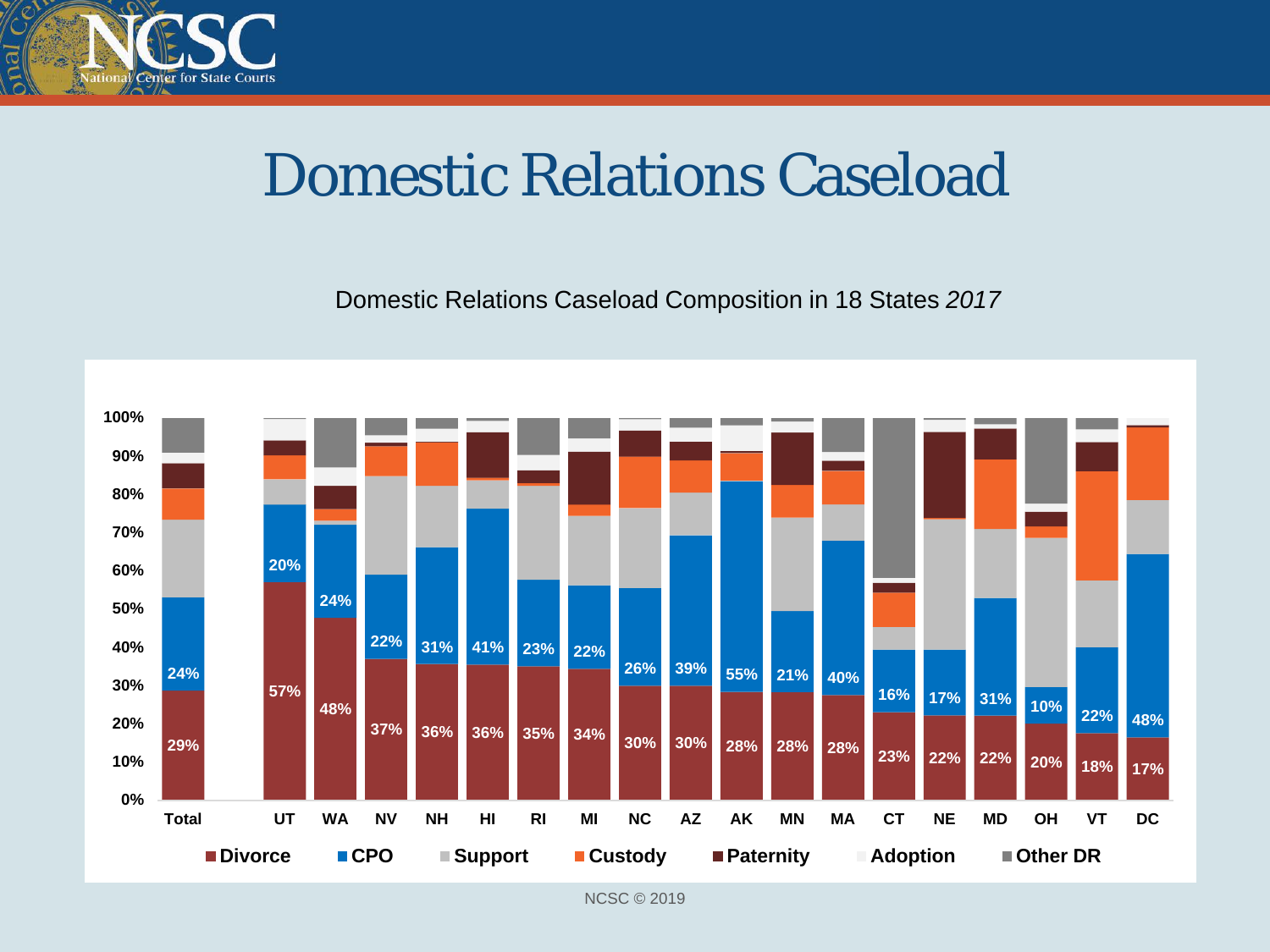

## Civil Protection Orders

#### Percentage of Domestic Relations Caseload

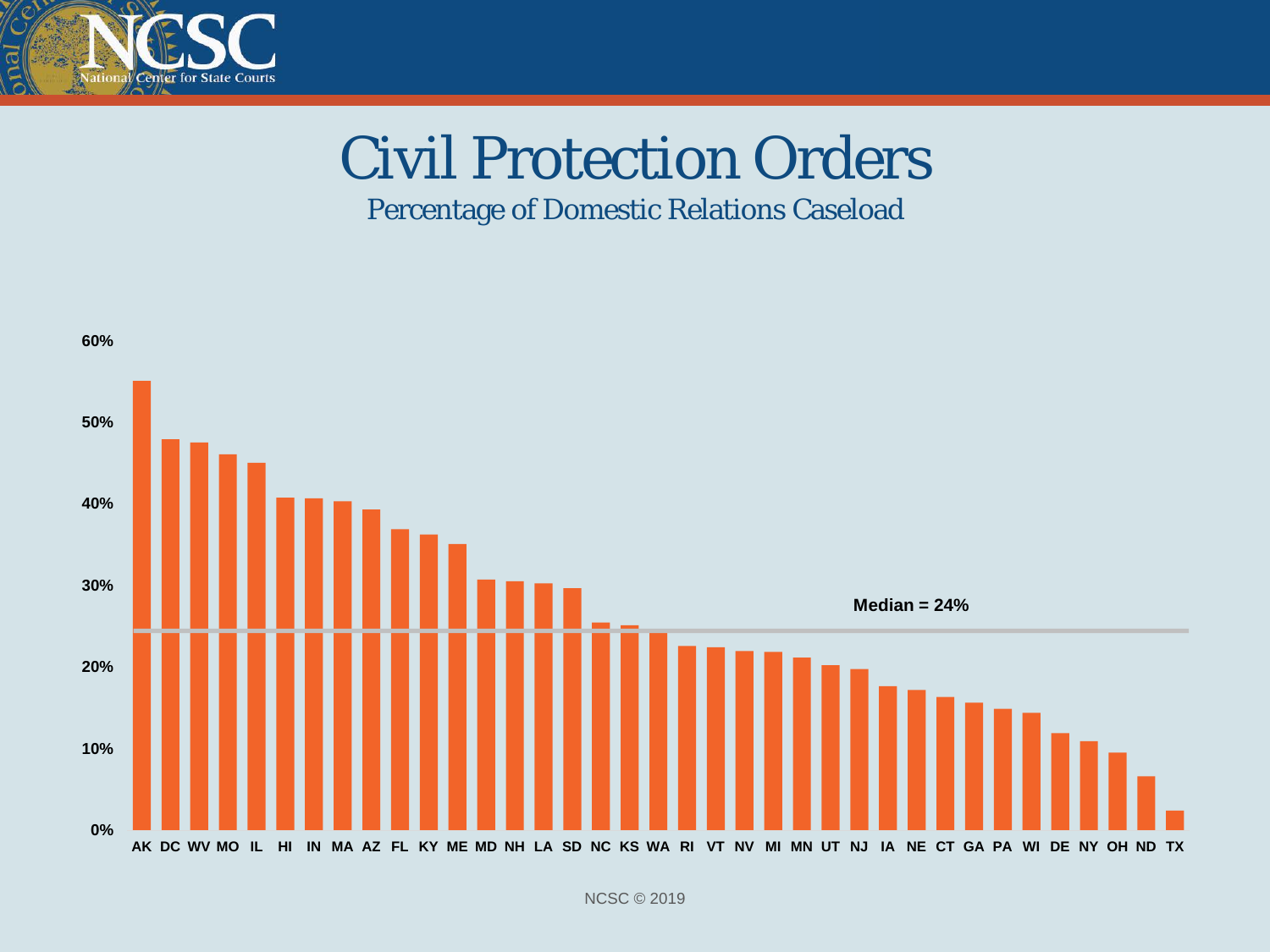

### Felony Caseload Composition

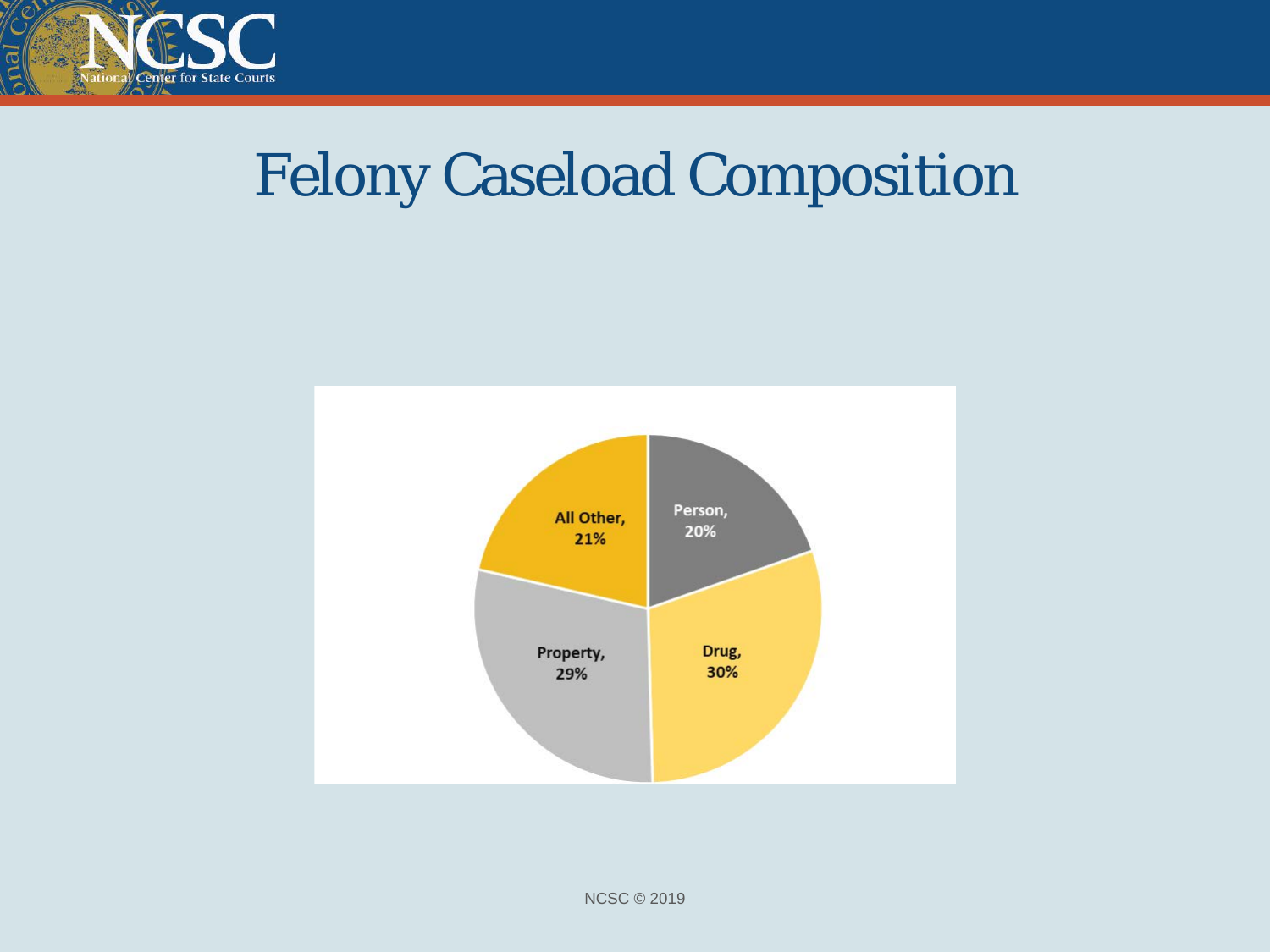

#### Felony Caseload Composition Selected States

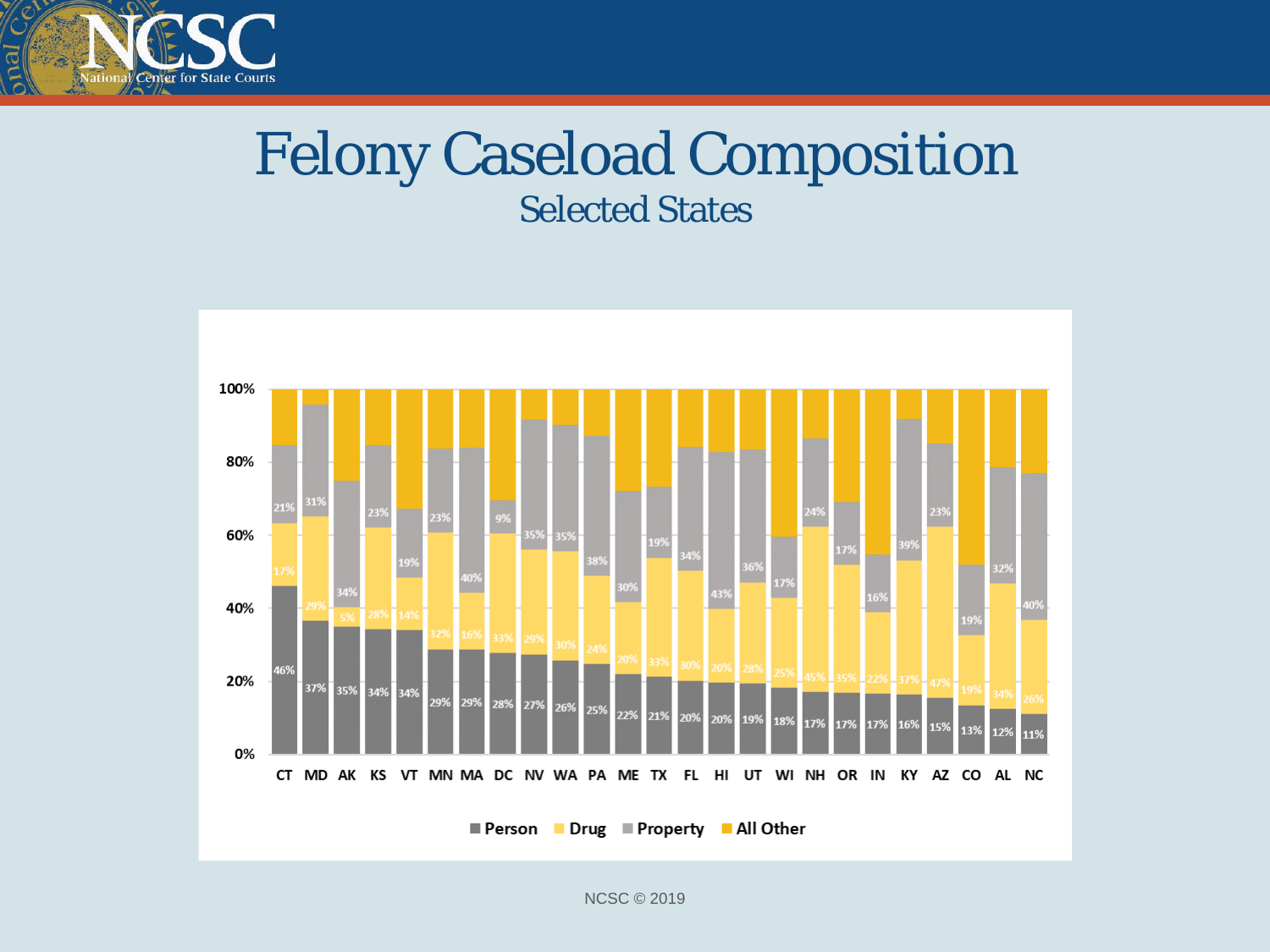

### What Records Do State Courts Report to NICS?

- State courts contribute records to NICS through their state repository. They do not control the state repositories, which are frequently under the authority of a state law enforcement agency.
- Examples of events to be reported to the state repository by state courts include:
	- $\triangleright$  Felony convictions.
	- $\triangleright$  Active indictments.
	- $\triangleright$  Active warrants.
	- $\triangleright$  Mental health adjudications.
	- **≻ Protection orders.**
	- Unlawful controlled substances use and/or possession adjudications.
	- Misdemeanor convictions for crimes of domestic violence.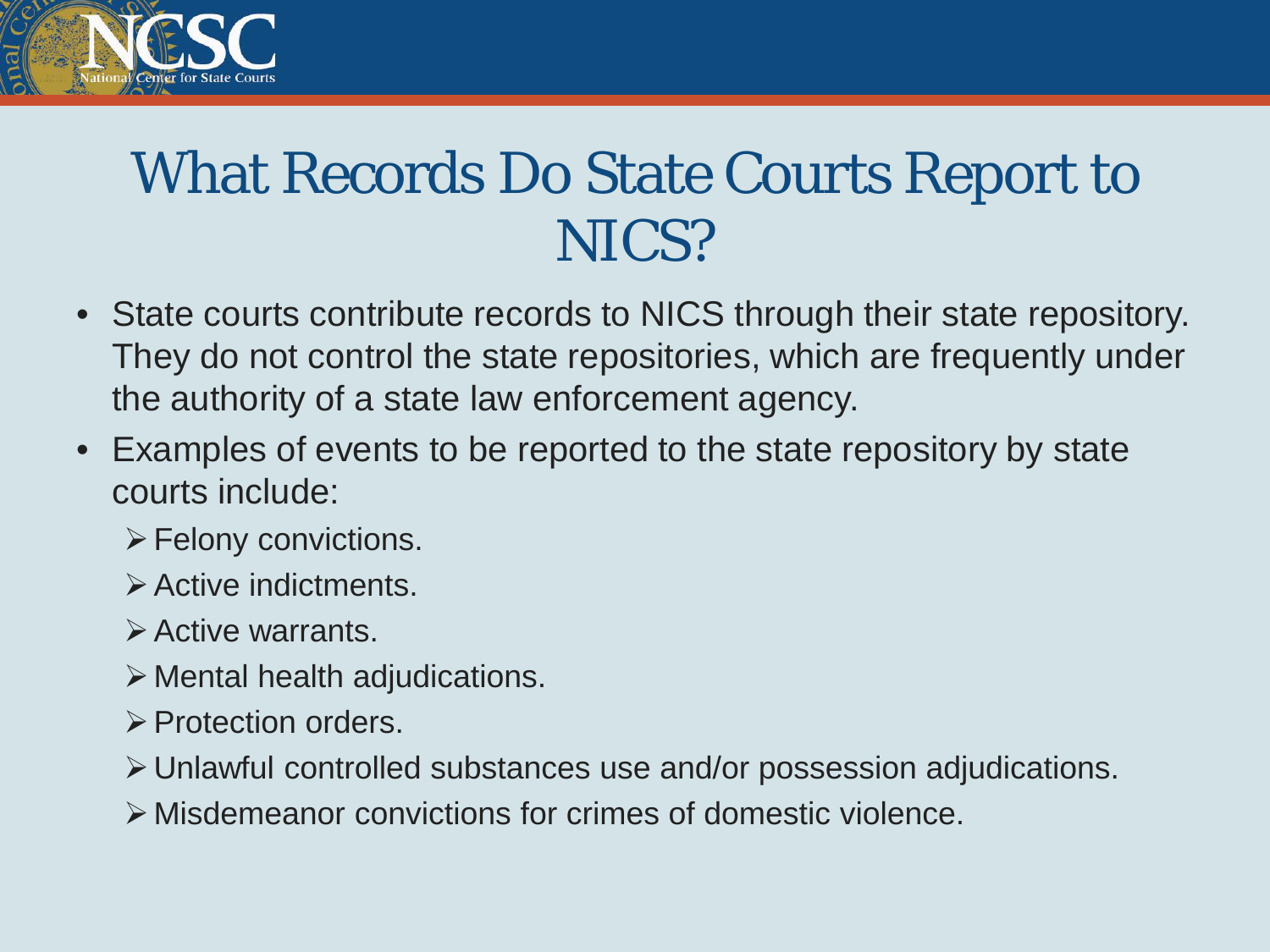

## The Major Challenges

- Court information systems were not designed to identify and share cases of interest, *e.g.*, internal case management systems.
- One court can have multiple data systems.
- Divisions of responsibilities can complicate matters, e.g., elected clerk, record reporting, repository.
- Mapping intersecting points for data sharing requires vast cooperation and a willingness to think systemically – by everyone.
- Modernizing court data systems will be time consuming and expensive.
- Lack of digital records (especially for older cases) prevents automated sharing, retrieval, and searching.
- Inconsistency between law enforcement records and case records, *e.g.*, multiple or missing ITNs.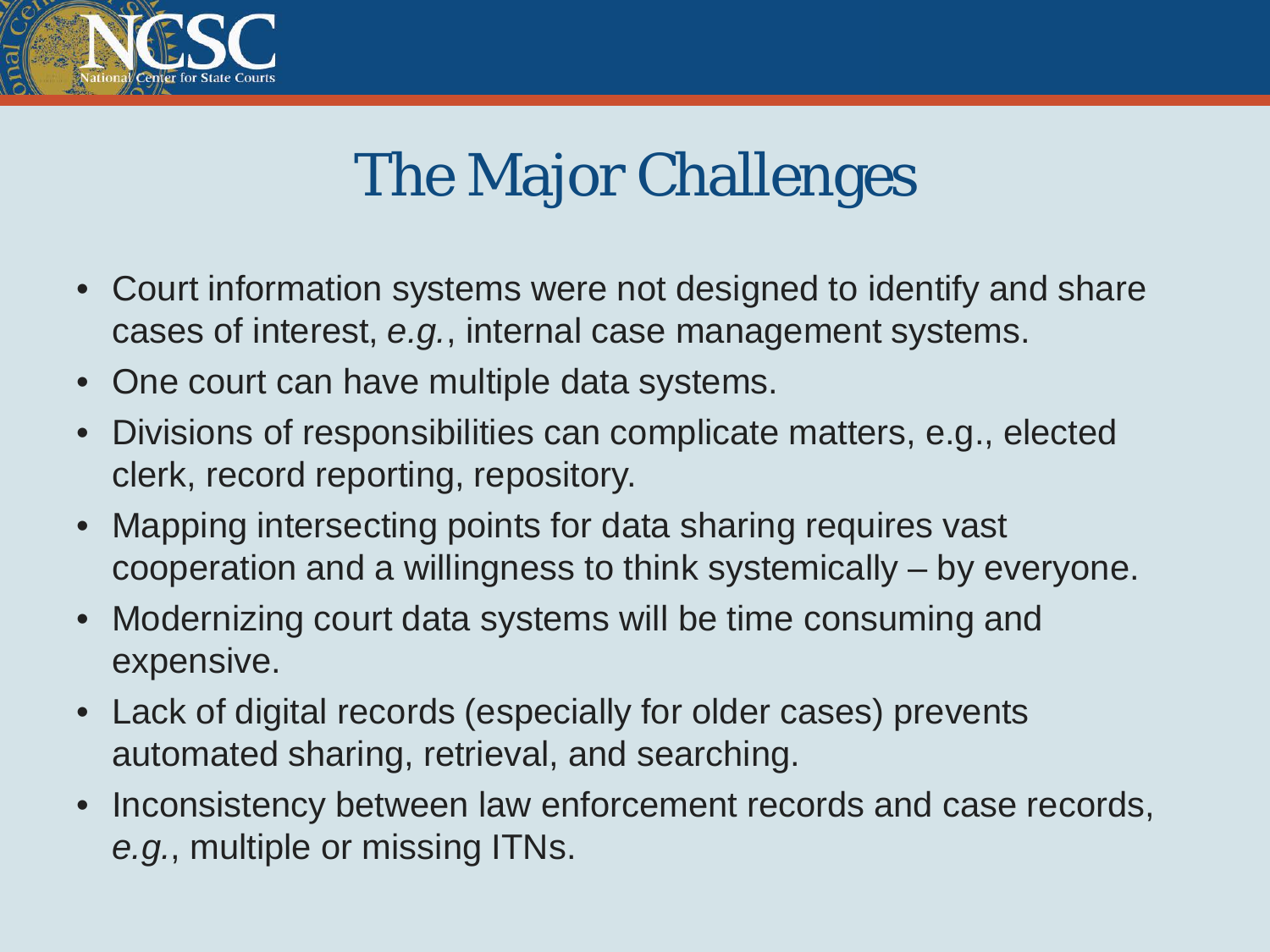

- Final reporting often rests on other agencies taking action, *e.g.*, conviction records but no corresponding arrest record.
- Diffusion of responsibilities or lack of collaborative process leads to finger pointing between agencies and the courts, and between state and federal authorities.
- Criminal justice process itself is very complex with multiple actors exercising high discretion, *e.g.*, police arrest reports, prosecutorial charging decisions, plea agreements, court decisions, can all lead to mismatched information not easily be reconciled.
- Duplicative efforts result in redundancy and inconsistency in the data reported making it difficult to report the correct information.
- FBI's information systems do not always align with those of the state courts or state repositories in terms of unit of count and the limits of historical records lead to very different "counts" of the number of records submitted.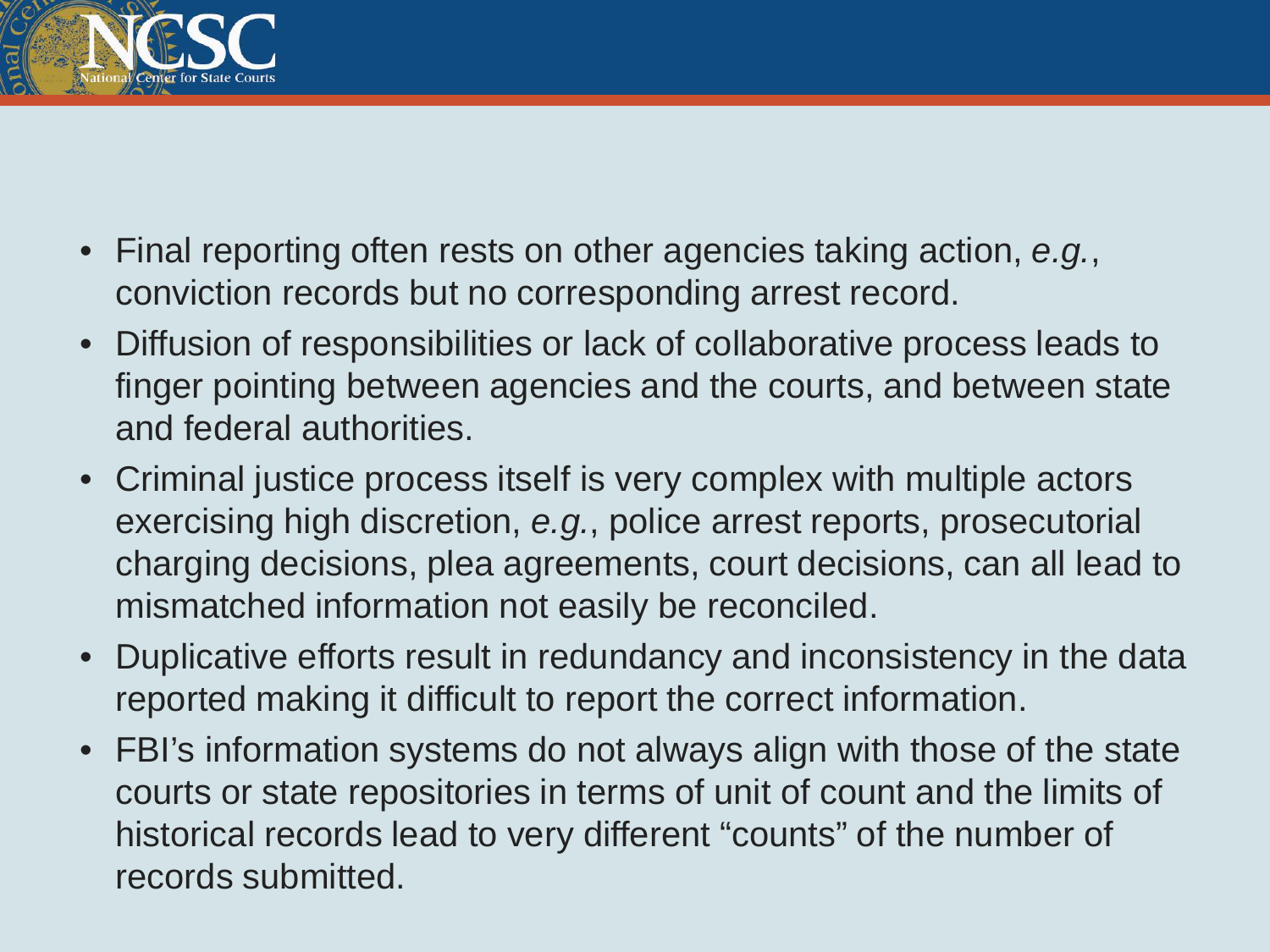

### State Success Stories

- Arizona: Funding from BJS helped set up the Arizona NICS Taskforce. Identified missing dispositions as problem
- Illinois: Distinguishing involuntary commitments (prohibitor) from voluntary ones. Solved.
- Nebraska: Transitioned from paper-based reports to an automated, internet-based reporting of mental health disqualifications
- Texas: Hired staffer to work with court clerks and report eligible mental health records to databases. 69% increase in these records (NARIP grant)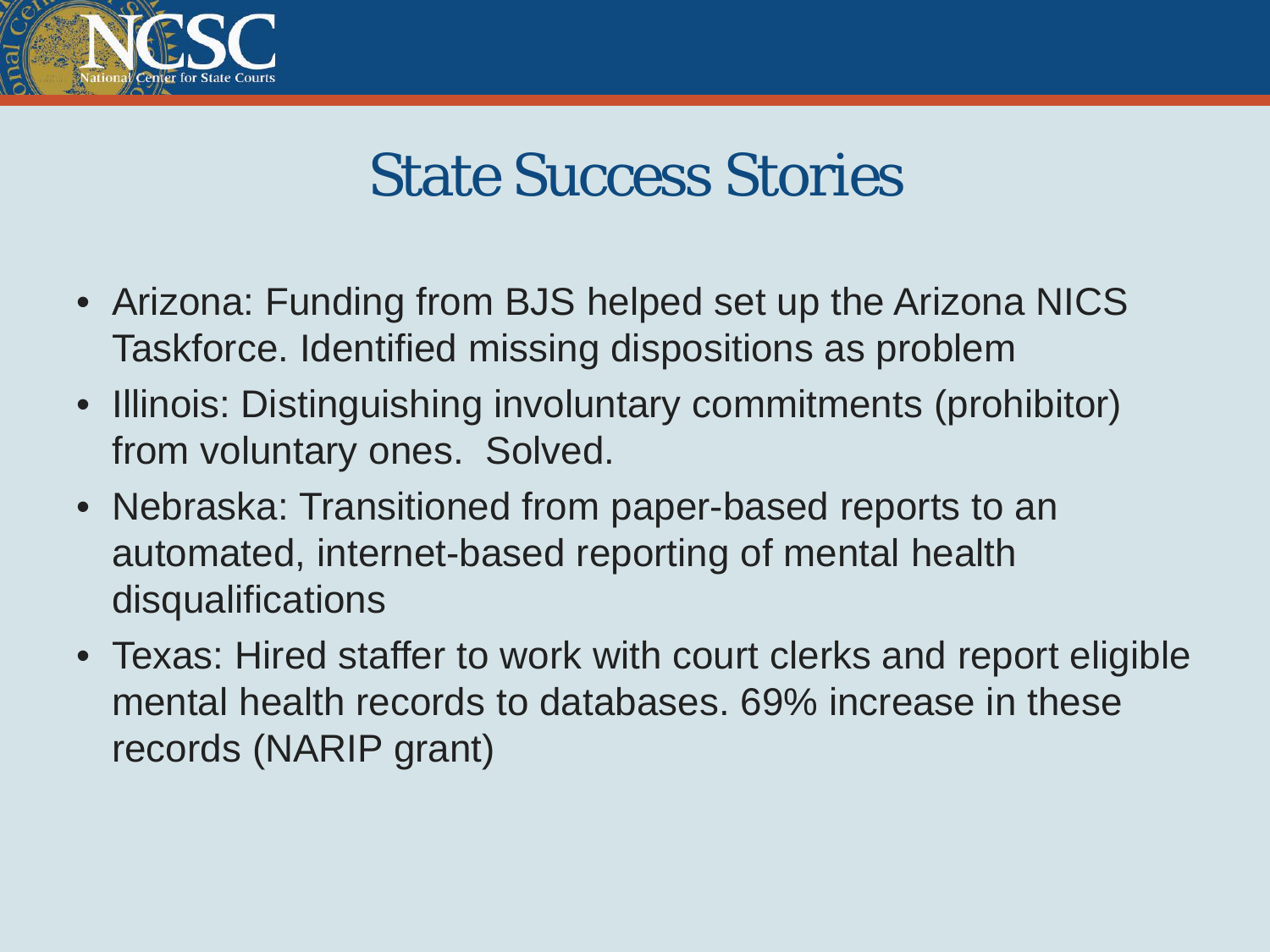

### Some Recommendations

- If the goal is to make the system more seamless, then:
	- Many court case management systems will need to be changed states to provide for real-time reporting of critical information to state repositories.
	- More collaborative and cooperative approach to intra-state governance of reporting systems.
	- Define more clearly responsibilities for information collection and reporting.
	- Enable courts to apply directly to DOJ for funding to make necessary system changes. (State courts are generally ineligible to apply directly to many DOJ programs.)
	- Fully fund NICS.